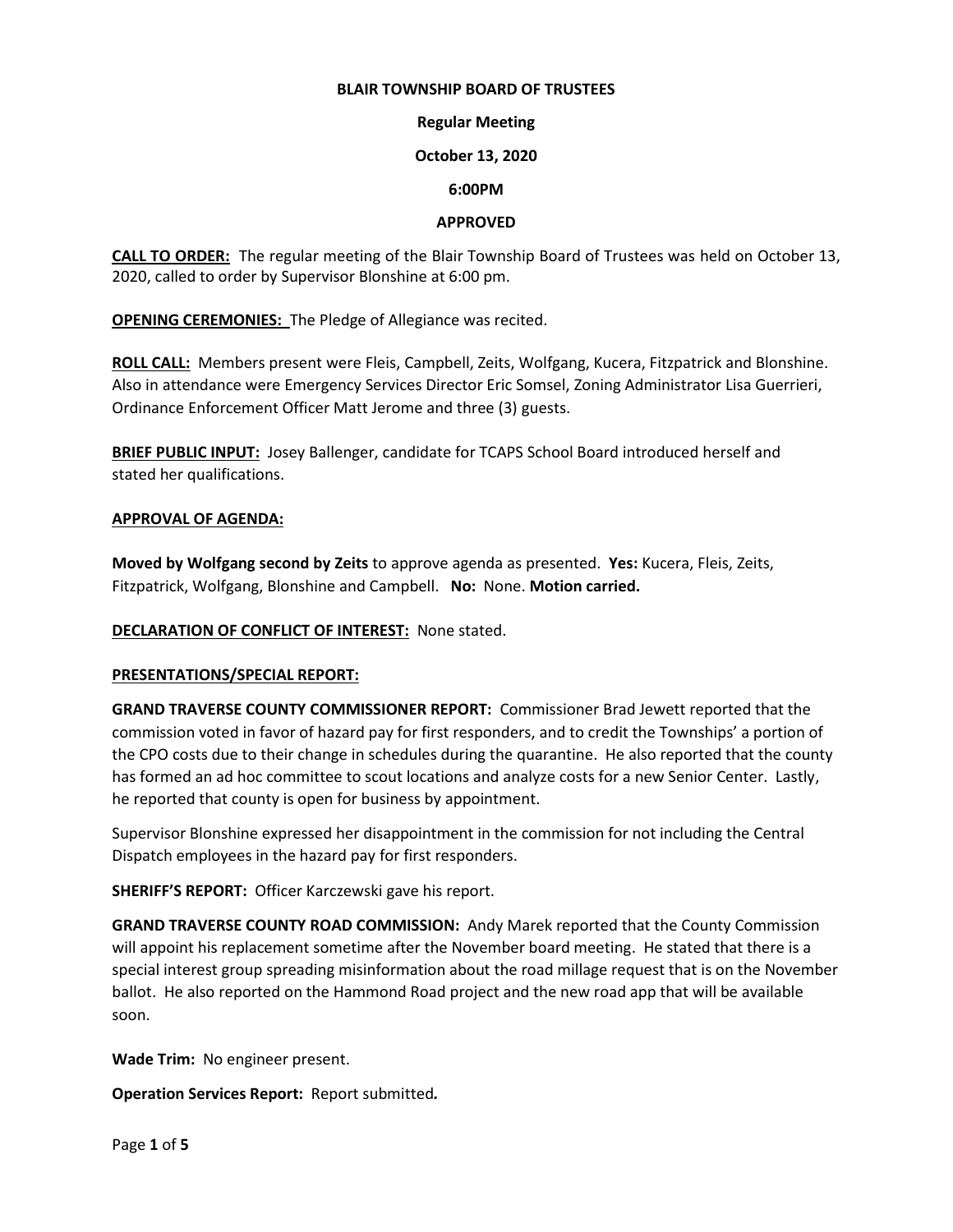**Treasurer Report:** Board member Campbell gave her report.

**ANNOUNCEMENTS/CORRESPONDENCE:** Supervisor Blonshine reported on the success of Clean Up day, the MTA webinar tomorrow, and the Michigan Water School webinars.

#### **CONSENT CALENDAR:**

| <b>FUND</b>         | <b>CHECK NUMBERS</b> | <b>TOTALS</b> | <b>REPORTS</b>                         |
|---------------------|----------------------|---------------|----------------------------------------|
| Pooled Operating    | #4258-4359           |               | \$939,126.87 Emergency Services Report |
| Trust & Agency Fund | #1059-1061           | S.            | 13,909.14 Water Dept. Report           |
| Tax Account         | #6593-6634           |               | \$3,134,192.70 Minutes Regular Meeting |
| Payroll Check       | #1585-1606           | S.            | 38,875.17 September 8, 2020            |
| Direct Deposits/EFT |                      | \$105,430.18  |                                        |

Board member Wolfgang corrected two typographical errors on the minutes.

**Moved by Fitzpatrick second by Zeits** to approve the consent calendar with corrections to September 8, 2020 minutes. **Yes:** Blonshine, Campbell, Wolfgang, Zeits, Kucera, Fleis and Fitzpatrick. **No:** None. **Motion carried.**

#### **UNFINISHED BUSINESS:**

#### **A. Grand Traverse County Interlocal Agreement for Designated Assessor**

 **Moved by Blonshine second by Fleis** to adopt Resolution #2020-16 Interlocal Agreement for Designated Assessor. **Yes:** Fitzpatrick, Kucera, Zeits, Fleis, Blonshine, Wolfgang and Campbell. **No:** None. **Motion carried.**

#### **NEW BUSINESS:**

# **A. Public Hearing Proposed Amendment to the Blair Township Zoning Ordinance #104-05-20- 01**

Supervisor Blonshine announced that the Public Hearing Notice was posted on the website, at the Township Hall and was published in the Record Eagle.

Supervisor Blonshine opened the public hearing at 6:49pm.

There was no public comment.

Supervisor Blonshine closed the public hearing at 6:53pm.

There was discussion regarding which side of a fence is the "finished" side, and who decides that.

**Moved by Blonshine second by Zeits** to approve Zoning Ordinance Amendment #104-05- 20-01, Section 16.04 Fences, items f, h, I and j, as recommended by the Blair Township Planning Commission. **Yes:** Zeits, Kucera, Fleis, Blonshine, Fitzpatrick and Wolfgang. **No:** Campbell. **Motion carried.**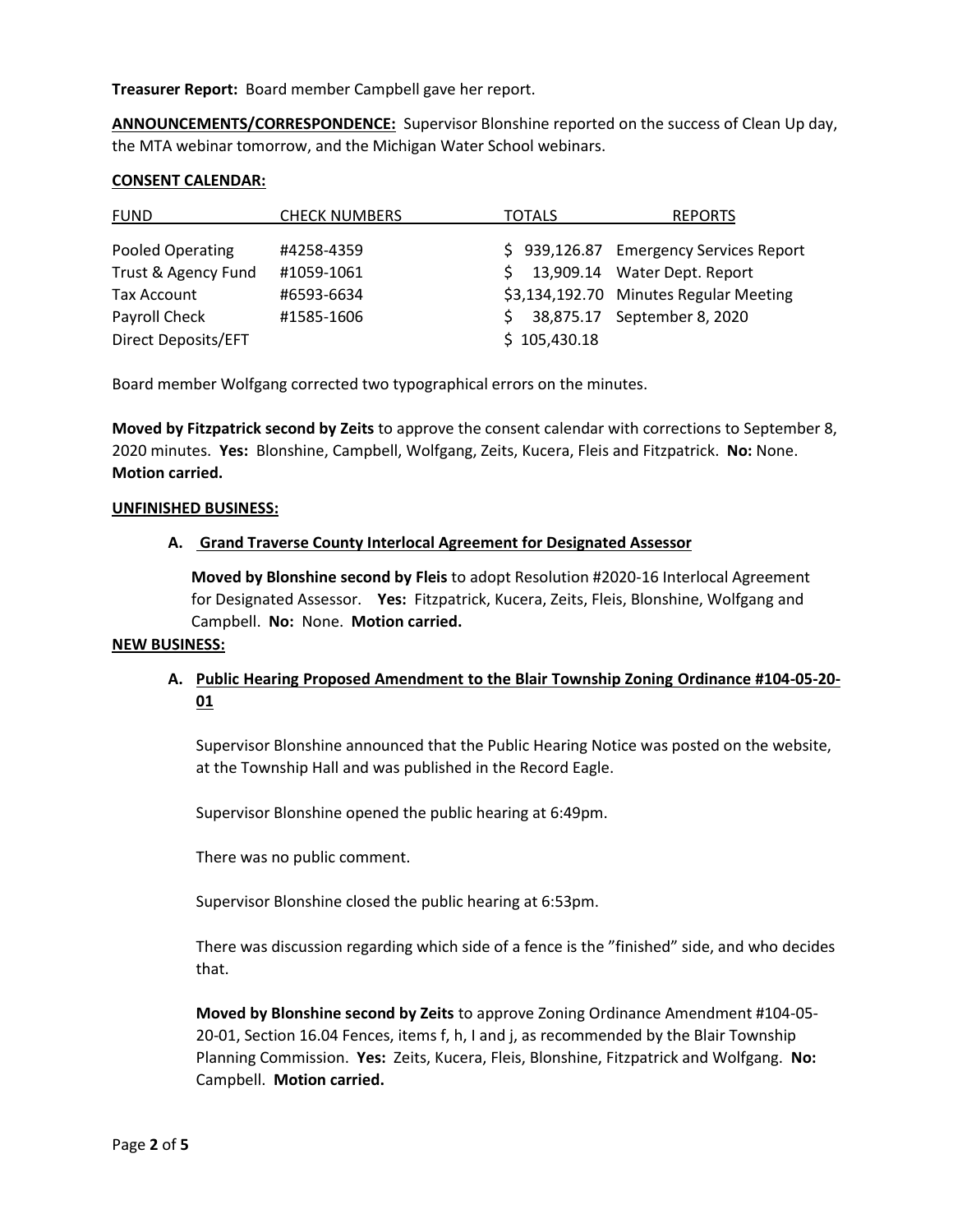Supervisor Blonshine opened the public hearing at 7:02pm.

There was no public comment.

Supervisor Blonshine closed the public hearing at 7:04pm.

There was discussion regarding the administrative review process, the length of time the travel trailer can be occupied and setbacks.

**Moved by Blonshine second by Fleis** to approve Zoning Ordinance Amendment #104-05-20- 01, Section 16.08, Recreational Vehicle Storage, items 2, 3 and 5, as recommended by the Blair Township Planning Commission. **Yes:** Fleis, Wolfgang, Zeits, Kucera, Blonshine, Fitzpatrick and Campbell. **No:** None. **Motion carried.**

### **B. LDA #2020-06 Parcel #280-02-520-025-10 4644 Luanne Lane**

This parcel was originally two parcels that were combined, all involved departments have approved the split.

**Moved by Blonshine second by Fitzpatrick** to approve LDA #2020-06 Parcel 28-02-520-025- 10. **Yes:** Campbell, Blonshine, Kucera, Fleis, Wolfgang, Zeits and Fitzpatrick. **No:** None. **Motion carried.**

### **C. Renewal of Munetrix Agreement**

Board member Wolfgang stated that Munetrix is the software the Township uses to report the Michigan Department of Treasury to get the City, Villages and Townships Revenue Sharing. She stated that half of the cost of the software is reimbursed by the state.

 **Moved by Fitzpatrick second by Zeits** to renew the agreement with Munetrix for a period of three (3) years. **Yes:** Wolfgang, Kucera, Fleis, Fitzpatrick, Campbell, Blonshine and Zeits. **No:** None. **Motion Carried.** 

#### **D. Cares Act Grant**

 Board member Campbell explained how much was received and how it needs to be allocated. She also stated that the Coronavirus Relief Local Government Grant replaces the Cities, Villages and Townships Revenue Sharing that we normally receive.

**Moved by Blonshine second by Fitzpatrick** to approve the allocation of funds from the CRLGG, items 1,2,3 and 4. **Yes:** Fleis, Blonshine, Zeits, Kucera, Fitzpatrick, Wolfgang and Campbell. **No:** None. **Motion carried.** 

**Moved by Blonshine second by Wolfgang** to approve the allocation of funds from the Public Safety Public Health Payroll Reimbursement Grant items 1,2,3,4,5,6 and adding Zoning as #7. **Yes:** Kucera, Fitzpatrick, Campbell, Blonshine, Fleis, Wolfgang and Zeits**. No:** None. **Motion carried.**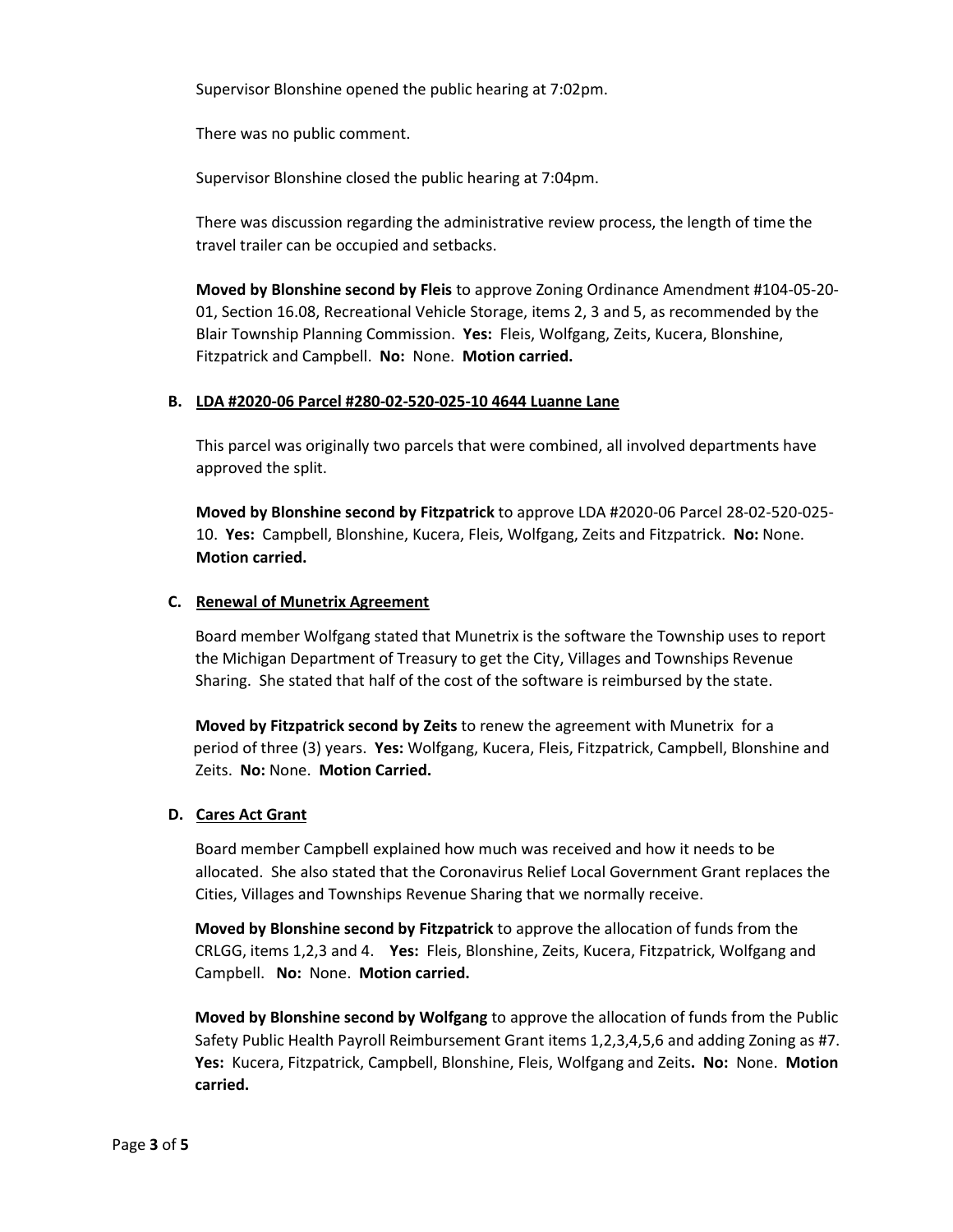# **E. Delinquent Roll Over**

Board member Campbell explained that these amounts may be lower, as payments are made between now and November 6.

Supervisor Blonshine stated that the auditors have informed us for two years now that we need to change this practice, the board needs to amend the water ordinance.

**Moved by Campbell second by Fitzpatrick** to approve delinquent water and sewer charges that have not been collected by November 6 be rolled over to the winter tax bill. **Yes:**  Fitzpatrick, Kucera, Campbell, Blonshine, Fleis, Zeits and Wolfgang – this is the last time I will vote yes on this. **No:** None. **Motion carried.** 

# **F. Set Wage for Kim DeLeon – EMS/Fire Billing Administrator**

**Moved by Wolfgang second by Fitzpatrick** to set the wage for the EMS/Fire Billing Administrator at \$21.00 per hour, part-time with no benefits. **Yes:** Kucera, Wolfgang, Blonshine, Campbell, Zeits, Fitzpatrick and Fleis. **No:** None. **Motion carried.**

# **G. General Township Legal Services with Sondee, Racine and Doren**

 Supervisor Blonshine reported that the Assessor, Clerk, Treasurer, Zoning Administrator and she met with Karrie Zeits via ZOOM. Karrie came highly recommended and has years of experience with municipal government.

 **Moved by Blonshine second by Fitzpatrick** to engage in an agreement with Sondee, Racine and Doren for general legal services.

 Board member Zeits felt that he should possibly abstain from voting due to Ms. Zeits' being a distance relative. The remaining board members did not feel that this was a conflict of interest as board member Zeits would not gain financially.

 **Yes:** Zeits, Campbell, Wolfgang, Fleis, Blonshine, Kucera and Fitzpatrick. **No:** None. **Motion carried.**

# **H. Toshiba Studio 353 Copier to be Declared Surplus**

**Moved by Fleis second by Kucera** to declare the Toshiba Studio 353 copier as surplus and dispose of it as it is unrepairable. **Yes:** Fitzpatrick, Zeits, Campbell, Blonshine, Wolfgang, Fleis and Kucera. **No:** None. **Motion carried.**